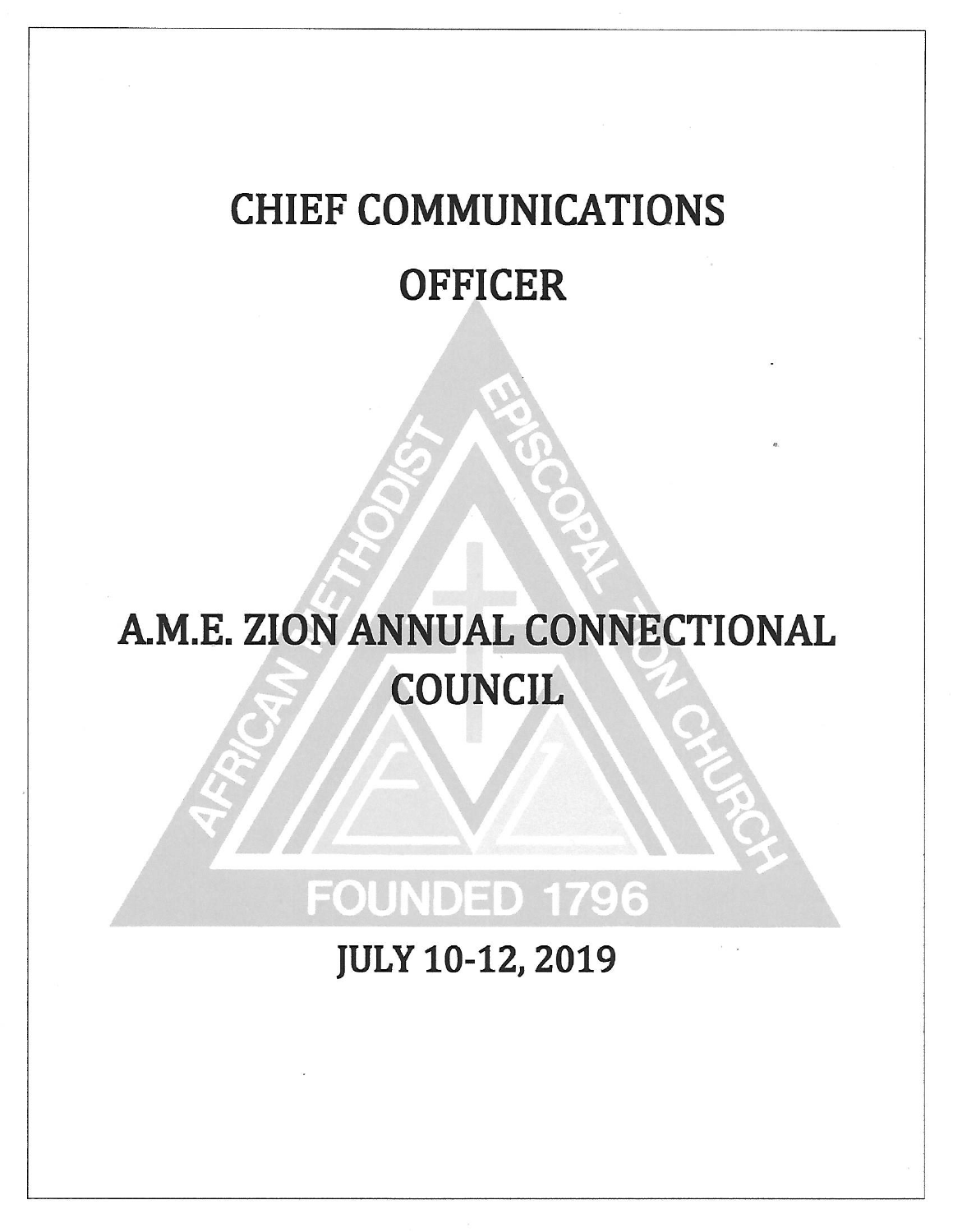## **President Frencher and Members of the Connectional Council**

I great you in the only name that matters, Jesus Christ, our Lord and Savior by whose grace and mercy I am able to serve this great church and give an account of my labors as the Chief Communications Officer (CCO) and 17th Editor of the Star of Zion, the Official Voice of the African Methodist Episcopal Zion Church (A.M.E. Zion). Our desire as the Star of Zion Communications Department is to "Magnify God's Message Thru Media" in order to edify this great body of believers by highlighting breaking urban religious news, by colorfully displaying religious events, by digitally and photographically exhibiting regional progress, and by providing paramount technology and web application services and thereby strengthening the brand of the A.M.E. Zion Church. I am truly thankful to all of Zion for your unwavering trust and support of this Communications Department in all of its endeavors to make this multimedia department a paramount production.

The Star of Zion Communications Department is fully in the "restructuring" season of this multimedia communications department. It is our desire to provide communication services with passion, and excellence using the most up to date media vehicles available to us. The department will continue to provide and implement communication standards by which the church must utilize in order to maintain integrity in this media driven culture. The Star of Zion Communications Department has or is in the process of:

- Held quarterly prayer meetings focusing on Health, God's Power, God's Presence, God's Protection, God's Provisions, and Unity of the team.
- Providing onsite coverage of connectional and regional events via WSOZ, our YouTube news channel, per request.
- Published the Quarterly Review (QR ) for 2018.
- Completed the copyright and trademark packages for SOZ & QR and submitted to Ms. Tina Wheeler/Accion Group for processing.
- Assisted General Officer Departments and Connectional Departments in preparation of their respective copyright and trademark packages.
- Completed Website Registration and Certification Process for soznews.org
- Completed Communications Policy and Procedure Manual for the A.M.E. Zion Church to include policies that will provide protocol for communicating official information such as: bereavement form, campaign advertisement packages, copyright process, trademark process, periodical submission guidelines, press release form, services provided by the SOZ Communications department, website asset registration and certification process for all web assets under the A.M.E. Zion Church banner, and social media etiquette for A.M.E. Zion social media pages. *(See Communications Manual @ soznews.org*). This manual is located on the [soznews.org](http://soznews.org) website and is downloadable at no cost.
- Maintained [amez.org](http://amez.org) website utilizing Sirius Networks Mr. Chris Bowen.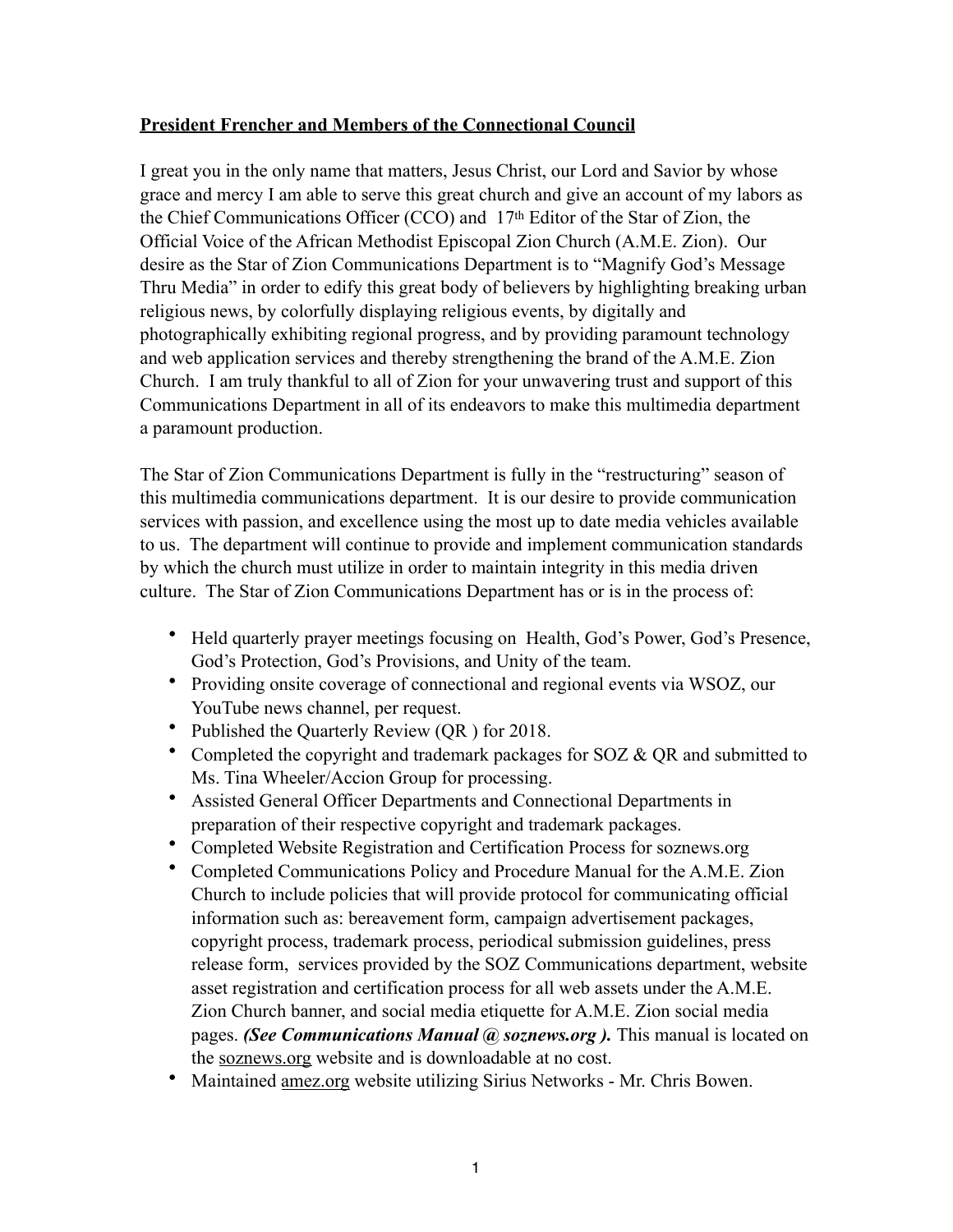- Developed list of Communication Services and Cost to enhance the budget of the department. *( See Communications Manual @ soznews.org )*
- Keynote Speaker at the Commission on the Status of Women62 Conference at the United Nations March 2018 for the World Federation of Methodist and Uniting Church Women.

## **BRANDING FOR THE AME ZION CHURCH**

The purpose of our brand is to expose the church, mission, and emphasis on ministry and social change in the United States and abroad. The A.M.E. Zion Church brand should be consistent with the legacy and history of the church with an inclusion of the various innovative approaches utilized to guide spiritual development.

## **Copyright and Trademark Service**

We have continued to work with the Accion Group Enterprises for obtaining copyrights and trademarks for all of the AME Zion Church logos, emblems, and printed materials. It should be noted that any organization that will creat a logo and tagline and its planned usage will be greater than 6 months, will need to have that logo and or tagline trademarked. Also if that trademark and tagline will be used on products that will be sold that there is an additional cost to legally do that. If organizations would like to secure their copyright and trademark protection utilizing other resources outside of the Accion Group, they may do so, however they must provide the Communications Department and the General Secretary Auditor' Office with a copy of their certificates once they have obtained the necessary protection. The process for obtaining copyright and trademarks are provided in the Communications Manual *( See Communications Manual @ soznews.org )*. It is vital that you know that the U.S. Copyright office and the U.S. Patent and Trademark office are the only 2 entities that can legally provide copyrights and trademarks.

The CCO has held individual work sessions with the General Officer Departments and the two Connectional Departments, per request , to assist those departments in preparing their respective copyright and trademark packages to be submitted to the Accion Group. The following are the packages that have been completed and submitted:

- **1.** Department of Church Growth and Development
- **2.** Zion Benefits Services
- **3.** Global Missions
- **4.** The Star of Zion
- **5.** The Quarterly Review
- **6.** The Connectional Lay Council
- **7.** \*The AME Zion Publishing House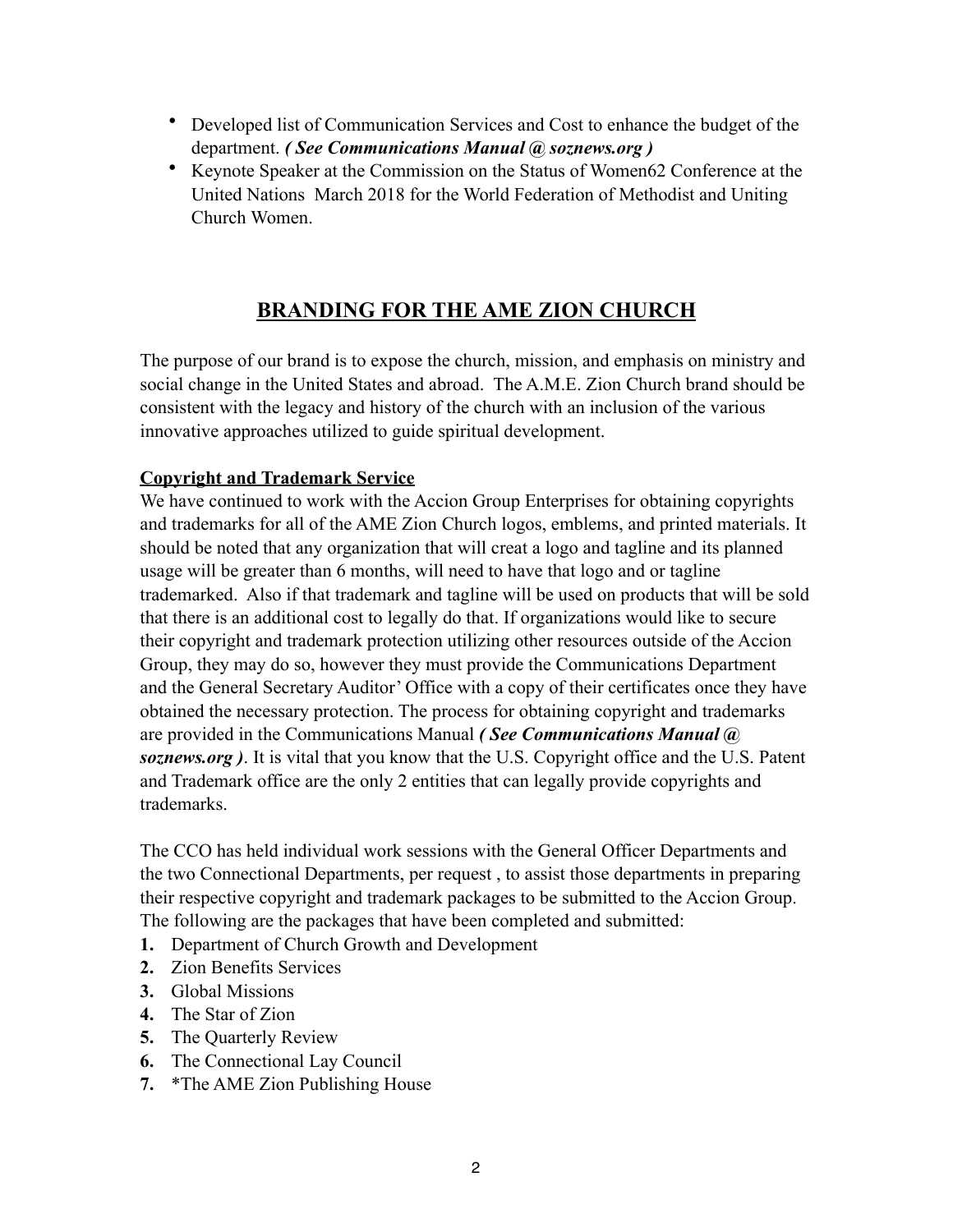\* Denotes - *the Publishing House has completed their package and that information is inclusive in COO's report.*

## **WEB APPLICATION SERVICES FOR THE AME ZION CHURCH**

As the dissemination of the good news continues to evolve, the church must keep up. While the message does not change, its means of delivery does – and at a rapid pace. The Star of Zion Communications is proud to say we are striving to utilize various avenues of media in a constant effort to reach Zion with the latest in technology.

#### **Web Technology and Branding**

The Communication Department's function and two of its top organizational related jobs are corporate communications and corporate branding. The CCO's responsibility is to shape and safeguard the Church's reputation CCO's functional mandate. One of the highest priorities of the CCO's function is to manage, monitor, and protect the communications including the brand of the church and the protection of its reputation. The balance of managing communications, brand, and reputation as indivisible assets is essential. This has led to the integration of our technology, marketing, and corporate communications.

## **Managing, Monitoring , and Protecting Communications and the Brand of the Church**.

- **Web Asset Registration-** The CCO has partnered with the Church's current technology partner, Sirius Networks (SN) to create a site databse where churches, annual conferences, district conferences, organizations that are in some way representing the church or utilizing its logo in any way or its brand will be required to submit information for registering their website, social media sites, blogs, mobile apps, online digital print media, web podcasts, and digital video casts with the SOZC Department. This will provide a database inventory of users operating under the brand of the AME Zion Church. The General Officer Departments and Connectional Departments that have registered are as follows:
	- 1. www[.amezpublishinghouse.com](http://amezpublishinghouse.com)  Adm. Mr. Herbert Watkins
	- 2. [www.ameziongsa.com](http://www.ameziongsa.com)  Adm. Ms. Kenya Clea
	- 3. [www.soznews.org](http://www.soznews.org)  Adm. Mr. Dempsey Mills
	- 4. [www.ameziondevelopment.org](http://www.ameziondevelopment.org)  Adm. Rev. Nicole Harris
	- 5. [www.zionbenefits.org](http://www.zionbenefits.org)  Adm. Mrs. Eddyce Hobson
	- 6. [www.cedamezion.com](http://www.cedamezion.com) Adm. Ms. Jennifer Ruffin
	- 7. [www.globalmissionszion.org](http://www.globalmissionszion.org)  Adm. Mr. Steven Mullis
	- 8. [www.connectionallaycouncil.org](http://www.connectionallaycouncil.org) -Adm. Dr. Mary Matthews
	- 9. [www.WHOMS.org](http://www.WHOMS.org) Adm. Jacqueline Anthony
	- 10. [www.imlaamezion.org](http://www.imlaamezion.org)  Adm. Ms. Lakesha Womack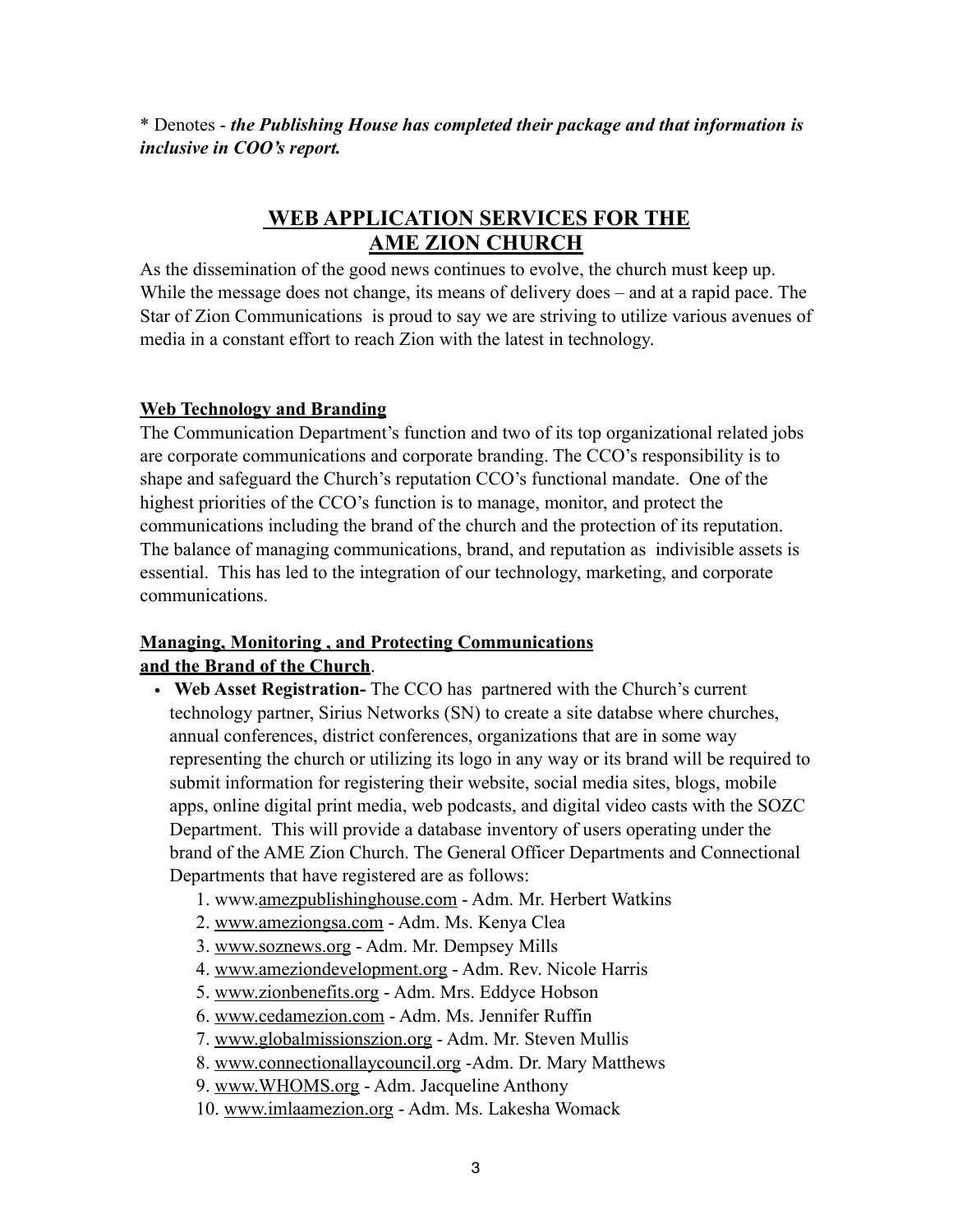- **Web Branding Certification Program Criteria -** *(See Communications Manual @ soznews.org)* The CCO partnered with SN to design and develop a certification program that churches, district and annual conferences, episcopal districts, general office departments, connectional organizations that are representing the church or utilizing its logo or brand in any way will receive a certified certificate once the respective certification has been completed. This certificate will signify that those brands have met the requirements. This certification will require a recertification every two years for a cost of \$150.00. The process began in December of 2018. The following websites have been certified:
	- 1. [amezpublishinghouse.com](http://amezpublishinghouse.com)
	- 2. [zionbenefits.org](http://zionbenefits.org)
	- 3. [soznews.org](http://soznews.org)
	- 4. [connectionallaycouncil.org](http://connectionallaycouncil.org)
	- 5. [WHOMS.org](http://WHOMS.org)
	- 6. [globalmissionszion.org](http://globalmissionszion.org)
	- 7. [ameziondevelopment.org](http://ameziondevelopment.org) *(in progress).*
- **Social Media Etiquette (** *See Communications Manual @ soznews.org***)** The SOZC Department recognizes the important and benefits of communicating thru social media; therefore, the SOZC department has developed a policy in place to protect the brand of the A.M.E. Zion Church when using social media to disseminate information related to the the A.M.E. Zion Church. Please note that these policies cannot be fully enforced without the appropriate personnel, a Social Media Compliance Officer.
- **Web Brand Monitoring, Auditing, and Reporting**  (*Process to begin Fall of 2019).* The CCO proposes to partner with SN or other IT vendor to provide brand monitoring services to ensure that all registered churches, groups, departments, and organizations that are in some way representing the church or utilizing its logo in any way or its brand, are abiding by the policies and guidelines set by the CCO. The SN or other IT auditing vendor will audit and report on both registered authorized and non-authorized users as well as those that are not registered but continue to misuse the brand of the church as determined by the policies and guidelines created by the SOZC Department .

## **Episcopal Communication Team Services**

To aid the SOZC Department in providing Zion with accurate and efficient communicative services, we would ask that each Bishop would appoint an **Episcopal Communication Team**. The team members should possess great people skills, media and IT knowledge & experience, excellent writing skills, and photography experience, staging, videography, and audio skills. The Episcopal Team would enhance consistent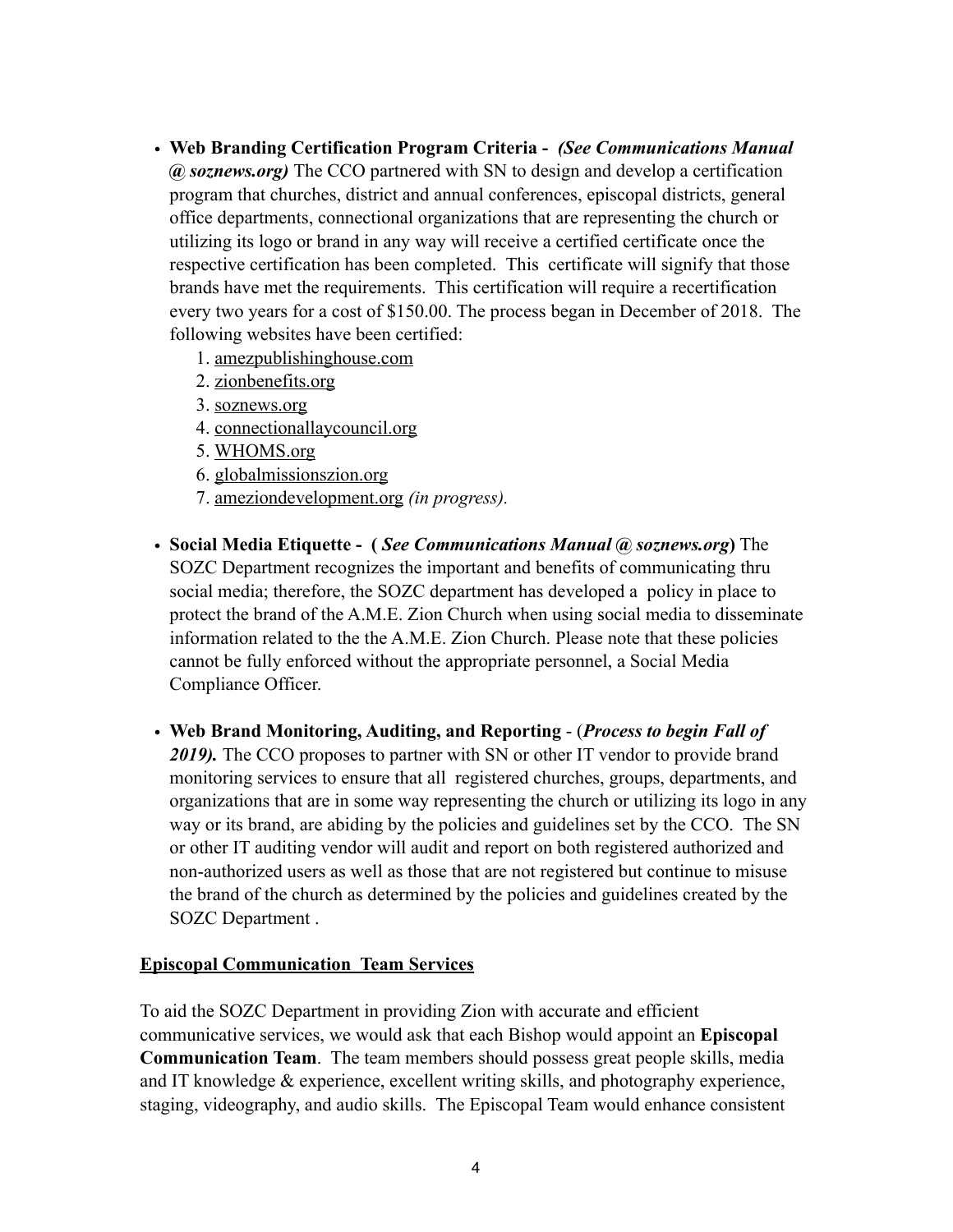branding efforts, as well as work with the communications department to better serve Zion. The work for this team would include the following:

- Work with the SOZC Dept. to ensure accuracy of information involving that Episcopal District (ED).
- Manage media relations and maximize media opportunities for the ED.
- Create and Launch press releases after approval from CCO office and marketing campaigns regarding events and news in the ED.
- Submit new dates, articles, and information electronically to the SOZC Department. The CCO will determine and approve those items that should be placed on the corporate web portal and will submit all images and details to SN, who will update the corporate site.
- Develop strong relationships with media reps. in the respective ED.
- Promote Churches of ED as features on various media vehicles (i.e. AMEZ.ORG, soznews.org, radio, TV, internet, livestream, WSOZ, SOZ newspaper) when availability presents itself.
- Ensure that the media throughout the ED is in compliance with the policies set forth by the SOZC Department.
- Provide media services for conference meetings within the ED.
- The team for each ED will need to be identified by **February 2020.**

**Moving Forward:** As the Department of Communications continues to grow, and in order for the department to provide excellent service in this media driven culture, we recognize that there is an ever growing need to identify new personnel that will strengthen the departments performance in meeting the communicative needs of Zion. It is our desire to have identified the appropriate personnel by February 2020. We have also purchased new software that will enhance the departments services by yielding the department the capability of providing a higher level of quality of videography, design, photography and the web.

## **THE STAR OF ZION NEWSPAPER (SOZ)**

 Already unique because of our stature as the second oldest African American Continually printed newspaper in the country, and just recently celebrated its 140th birthday, our staff continues to concentrate on being the BEST religious news media vehicle available with critically acclaimed breaking news and information.

As usual our thrust has been to provide on the scene coverage of events and breaking news, then rush back for quick dissemination through the proficient publishing professionals at the SOZ. The SOZ team has:

- Maintained our domestic bulk drop shipments to 25 churches (*See Appendix A*).
- Maintained our overseas bulk drop shipments on a quarterly basis *(See Appendix B)*.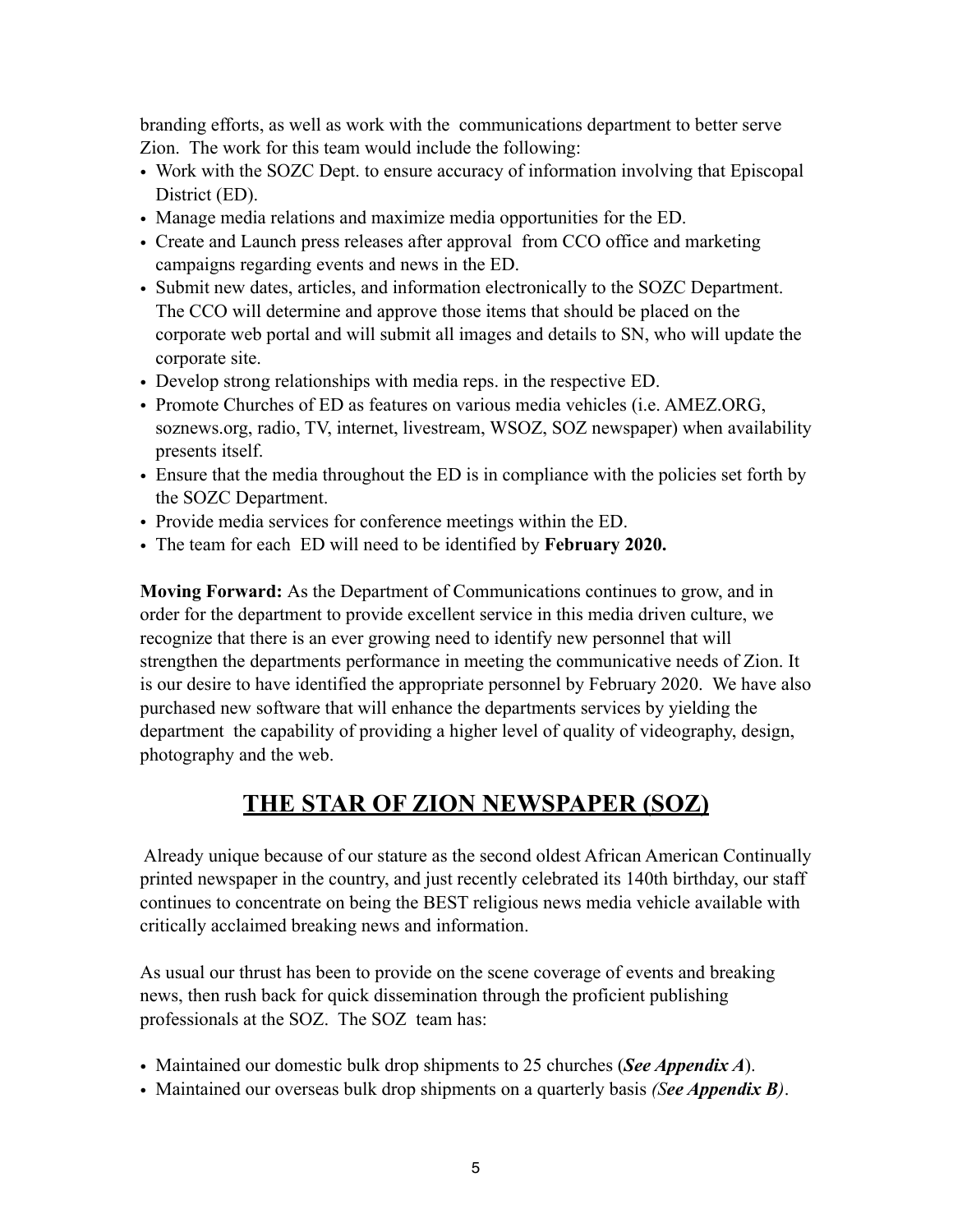- Continued to interact and connect with over 1700 individuals in 15 countries on a daily basis via Star of Zion Facebook Page ( *See Appendix C).*
- Maintained Star of Zion Twitter Page (#officialsoz).
- Maintained all SOZ websites: [soznews.org](http://soznews.org), littlestarsofzion.com, and risingstarsofzion.com.
- Published the largest edition in the history of the Star of Zion December 2018 issue, 48 pages.
- Secured Partnership with the NAACP for a new section in the SOZ Newspaper entitled "News from the NAACP".
- Launched new section in the SOZ Newspaper entitled "Street Law" by Mr. Joseph King Davis, Jr.
- Secured over \$21,000 in advertising (\$3000 increase from 2017).

The advertising resource at the Star of Zion has proven to be very beneficial, especially during our periods of lagging income. We solicit each bishop to continue to allocate a page of advertising for annual, regional, and Episcopal area news for a cost of \$375.00. Submission guidelines for the SOZ Newspaper are located on page 4 each month, except December, when space permits. These changes will also appear on [soznews.org](http://soznews.org) and are located in the Communications Manual. As we strive for communicative excellence, your assistance in making our proactive conception of this media vehicle a virtual snapshot of Zionites locally and globally is crucial to making the Star of Zion even better as we strive for communicative excellence.

## **SOZ Challenges**

- Annual Conferences NOT AUDITING periodical list quarterly NOR annually.
- Deceased subscribers remaining on subscription list.
- Duplicate names on subscription list.
- Names left off of annual conference list.
- Non-payment for printed advertisements and/or spreads in SOZ newspaper
- Computer database corrupted.
- Database Manipulation 4 times before going out into the mail.
- Mailing Company omitting mailing labels on the newspaper.
- Lack of timeliness by individuals for reporting address changes
- Lack of readership auditing their mailing labels for minor errors that will cause paper not to be delivered or thrown away by USPS ( apt. number miscues, P.O. Box inadequacies, incorrect zip codes).
- Postal Problems that continue to plague the SOZ are as follows:
	- USPS Mailing bundles of papers to incorrect facilities for mailing
	- Undeliverable addresses
	- No forwarding address or forwarding address expired
	- No mail receptacles
- Lack of Children's News for Little Stars of Zion Section.
- Lack of effective use of the [RisingStarsofZion.com](http://RisingStarsofZion.com) website.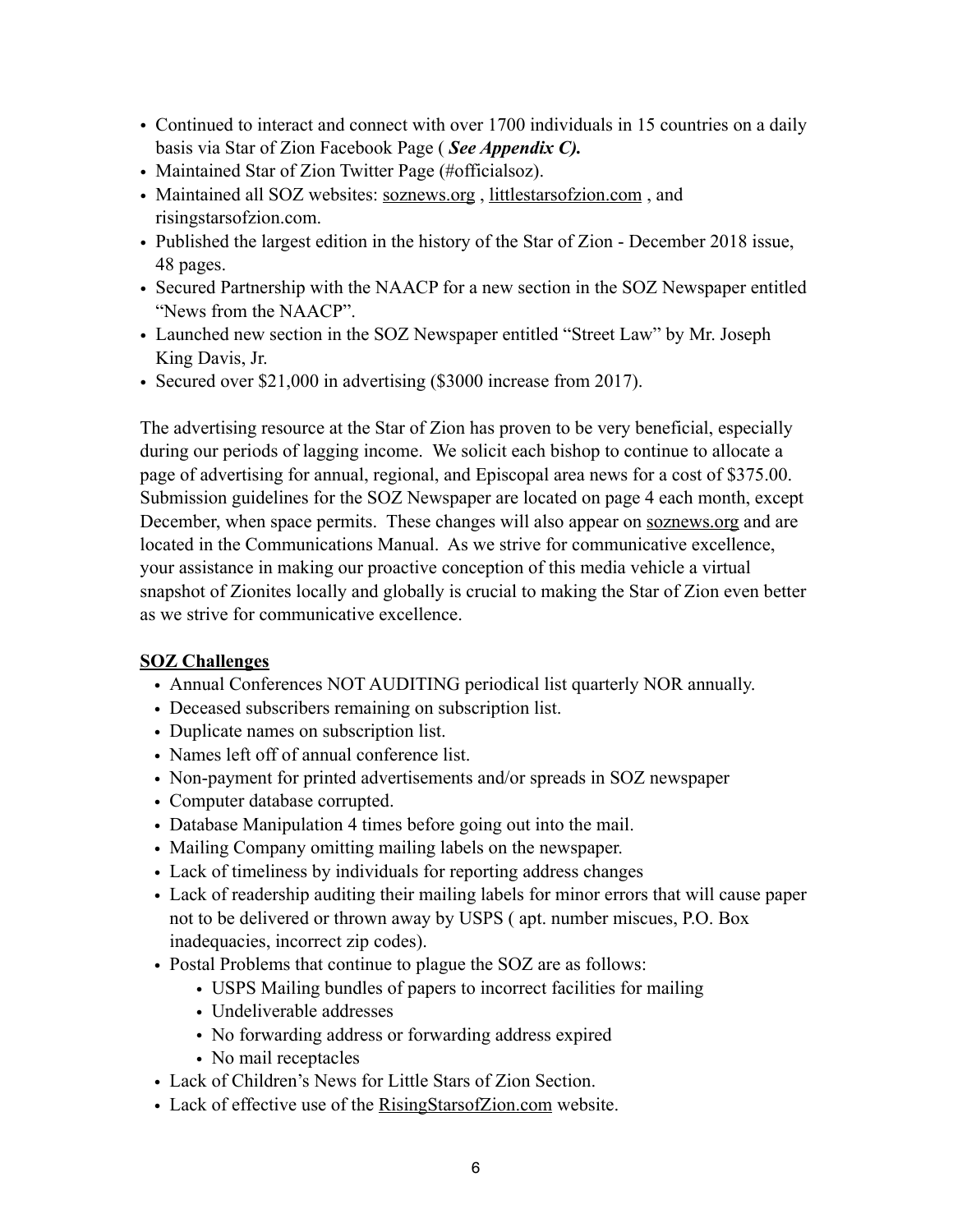- Costly shipping expense to overseas areas quarterly
- Overseas areas wanting the Star of Zion Newspaper more frequently.

## **Moving Forward (***Note: The information in the following paragraph also applies to the QR)*

Disgruntled readers continue to call expressing dismay over not receiving their Star and after researching their problem one of the aforementioned challenges is usually the culprit. It is vitally important that our office is given VERBAL or WRITTEN NOTIFICATION of changes regarding a subscriber's address, change of conference or change in subscription status (conference or individual) immediately in order to avoid interruption/cancellation of subscription. In order to serve the church more efficiently, the SOZ office has implemented the following new practices to ensure that our readers receive their papers:

- Implemented a publication watch service for readers who have experienced a continual problem.
- Purchased and downloaded the latest version of the database subscirption program
- Re-entered all names of scribers into the database
- Lake Printing will assess our addresses in the database and provide the Department with a list of non-deliverable addresses prior to mail out. This action will cut down on amount of returned postage.
- Alpha Mailing will verify data files when files are transferred.
- Will begin a pilot electronic distribution program of the SOZ Newspaper utilizing our small representation of our current subscribers (1 from each state side episcopal district equaling 9 subscribers) and 1 from each overseas conference ( designated by the Presiding Prelate of the overseas area).

## *The Independent Review Report and Financial Statement for the Communications Department to include the Star of Zion Newspaper, and the Quarterly Review, will be provided at the end of the report.*

## Appendix A

## **Domestic Bulk Drop Shipments**

Cameron Grove AME Zion Church, Broadway, North Carolina Columbus Avenue AME Zion Church, Boston, Massachusetts Daniels Chapel AME Zion Church, Phoenix, Illinois First AME Zion Church, Pasadena, California First Good Samaritan AME Zion Church, Erie Pennsylvania Greater Centennial AME Zion Church, Mt. Vernon, New York Greater Unity AME Zion Church, Sharon, South Carolina Greater Walters AME Zion Church, Chicago, Illinois Greater Warner Tabernacle AME Zion Church, Knoxville, Tennessee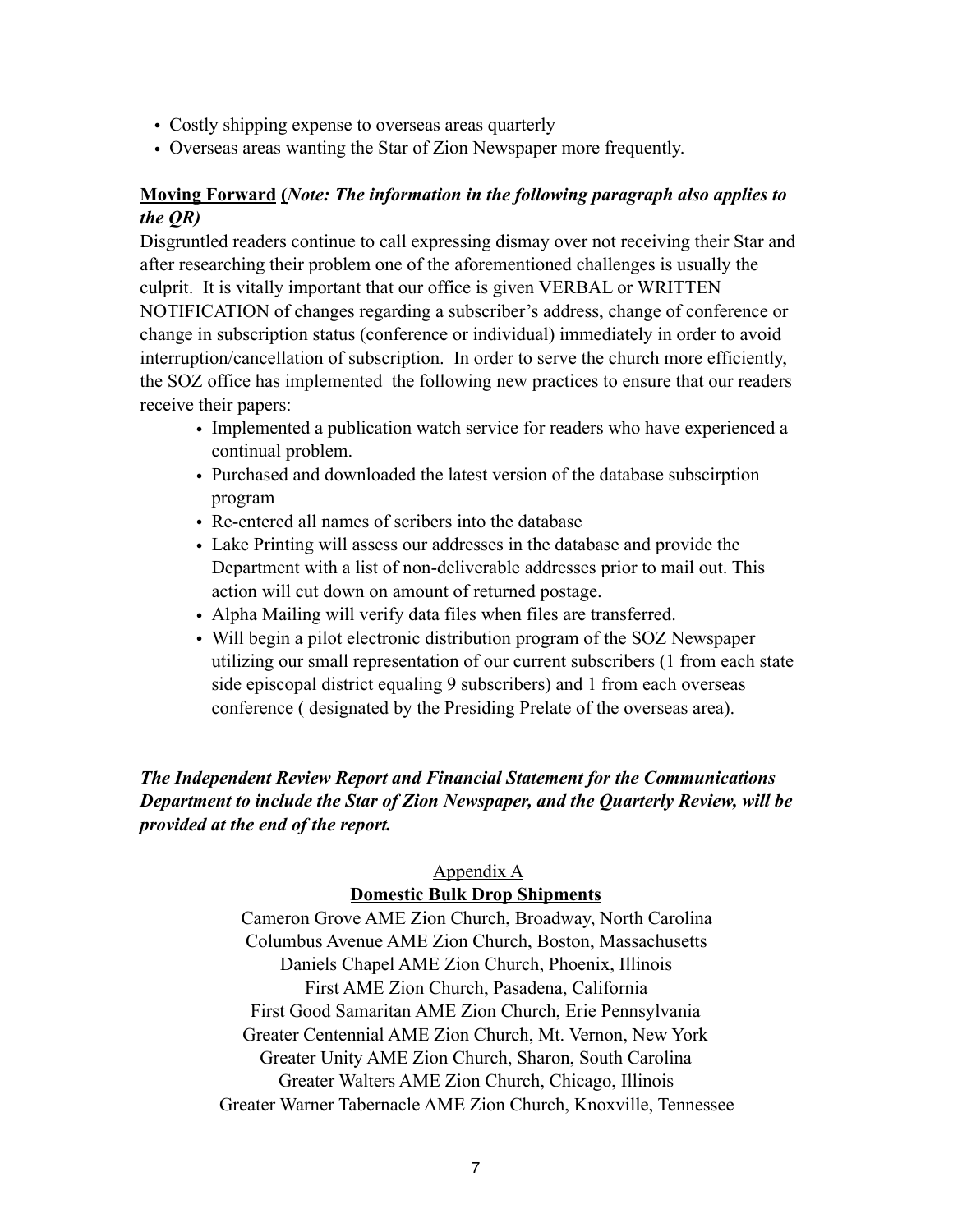Greenville Memorial AME Zion Church, Charlotte, North Carolina Rev. James Jackson, Cosada, Alabama Liberty Hill AME Zion Church, Clover, South Carolina Lomax Temple AME Zion Church, Detroit, Michigan Martin Temple AME Zion Church, Chicago, Illinois Logan Temple AME Zion Church, Knoxville, Tennessee Saint James AME Zion Church, San Mateo, California Saint Matthews AME Zion Church, Sewyckley, Pennsylvania Simon Temple AME Zion Church, Fayetteville, North Carolina Stoner Memorial AME Zion Church, Louisville, Kentucky Trinity AME Zion Church, Washington, D.C. Wallace Chapel AME Zion Church, Summit, New Jersey Walls Memorial AME Zion Church, Buffalo, New York Washington-Metropolitan AME Zion Church, St. Louis, Missouri Wesley Union AME Zion Church, Harrisburg, Pennsylvania

## **Appendix B Overseas Quarterly Bulk Drop Shipments**

Bahamas Ghana London England Manchester/Midland England Nigeria Trinidad/Tobago Central Southern African Episcopal District

## **Appendix C Facebook Page Global Connections**

Barbados Cyprus Ethiopia Ghana India Indonesia Madagascar Nigeria Philippines South Africa Togo Tunisia United Kingdom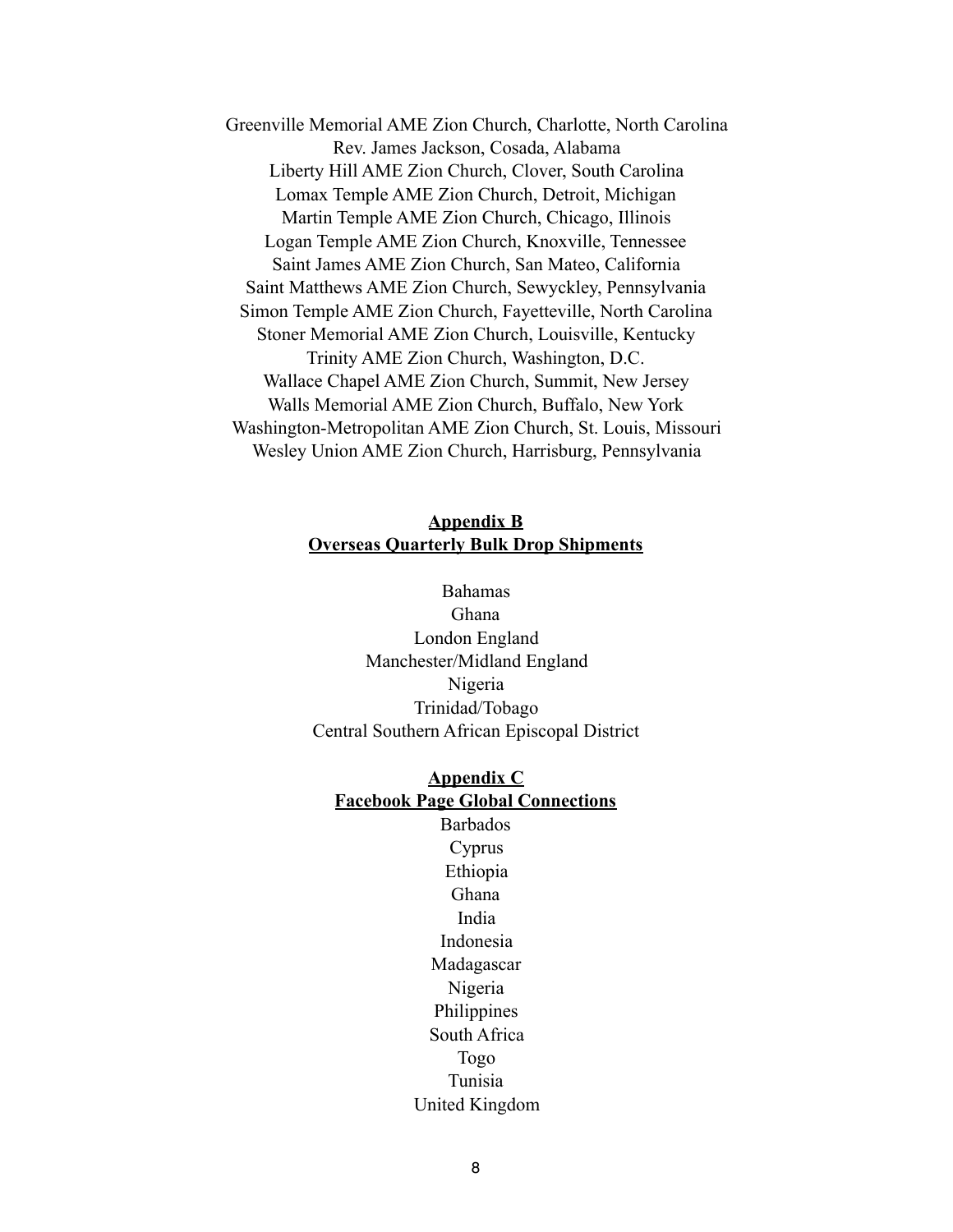United States of America Zimbabwae

# **QUARTERLY REVIEW**

The A. M. E. Zion Quarterly Review publishes scholarly articles exclusively. Articles and sermons written by prominent national figures and the Bishops of the A. M. E. Zion Church may preempt the journal's scholarly publication guidelines.

We still have not been receiving enough scholarly articles to engage a highly selective screening process attributable to peer-review journals. The journal's editor, however, has researched intensively submissions with questionable content. One such article was declined because its writer demonstrated a lack of knowledge on his chosen subject. Moreover, the editor consulted with the author and suggested several scholarly resources that could strengthen his knowledge of the subject for writing a more informed article. The subject matter of this potential article is of great interest to The Quarterly Review. The editor has also, for publication purposes, rewritten structural deficiencies in what would otherwise be good substantive articles.

The Quarterly Review has published scholarly articles covering a variety of academic disciplines in theology and church history, with one article written by Bishop W. Darin Moore: "National Council of Churches Rally to End Racism," 131.4 (October 2018): 1-2.

I. A.M.E. Zion Church History

1. William McKenith, "A Study of the James Varick and Peter Williams Controversy: Insights from William J. Walls and David H. Bradley, Sr.," 131.3 (July 2018): 7-24. 2. William McKenith, "Senior Bishops of the A.M.E. Zion Church," 131.3 (July 2018): 25-26.

3. William McKenith, "Timeline: Founding of the African Methodist Episcopal Zion Church," 131.4 (October 2018): 18-22.

II. Liturgical Studies

4. Andre Resner, "An Apocalypsed Gospel: Anticipation, Participation and Contradiction," 131.3 (July 2018): 1-6.

5. Kristen J. R. Berry, "The Purpose of Christian Worship Using Reflections of Howard Thurman," 131.4 (October 2018): 3-6.

6. William McKenith, "Worship in The A. M. E. Zion Church," 131.4 (October 2018): 7-10.

III. Biblical Studies

7. Lamont Foster, Sr., "The Truth of the Matter: An Exegesis of Matthew 28.1-10," 132.1 (January 2019): 1-8.

IV. Historical Studies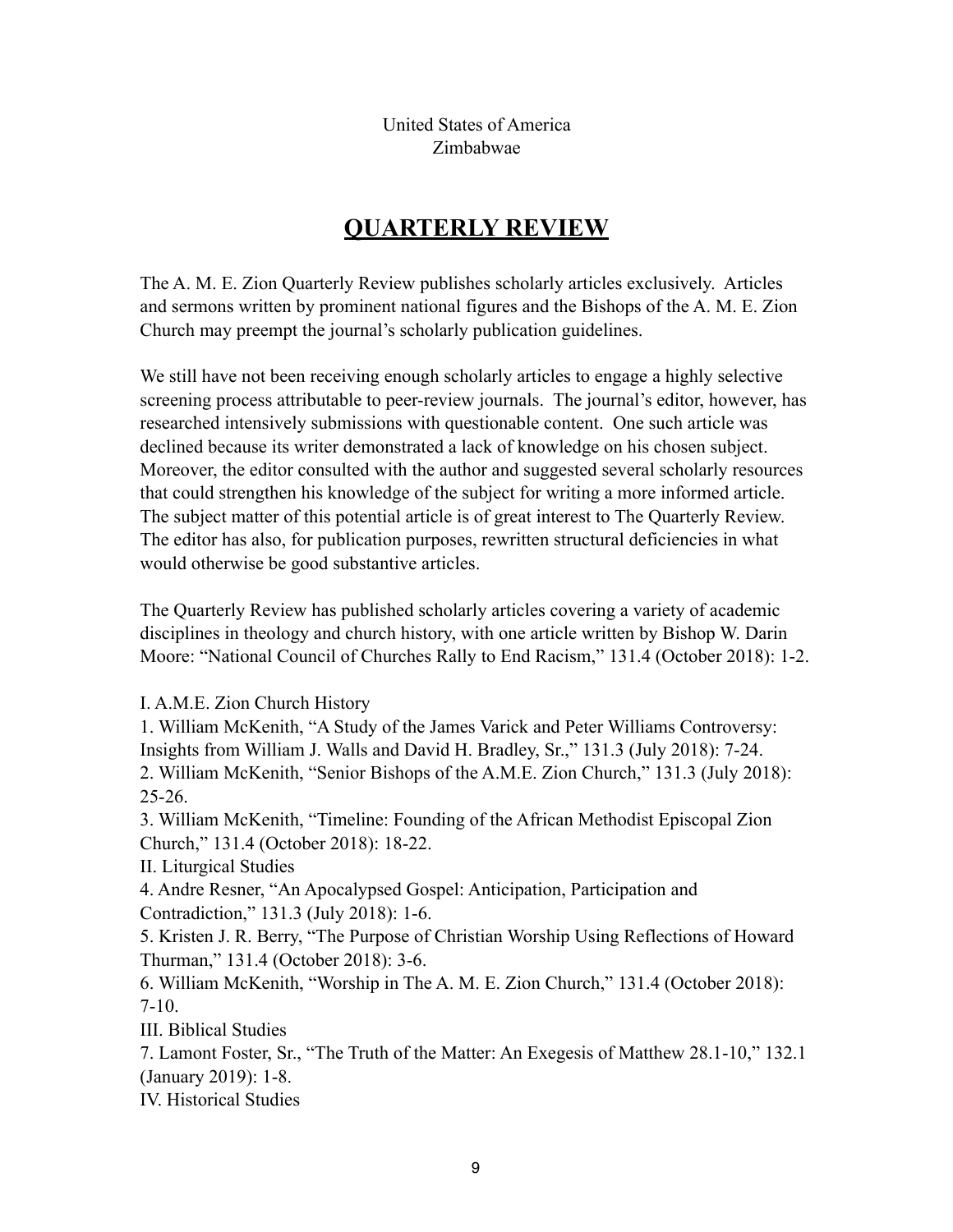8. Reginald W. Brown, "Why Is There a Seminary Called Hood?" 131.4 (October 2018): 11-17.

V. Ministerial Studies

9. Darwin D. Little, "The Fear of Congregational Abandonment Caused by Itinerant Ministry: Biblical Foundation," 132.1 (January 2018): 9-20.

VI. Wesleyan Studies

10. Vincent Howell, "Book Review: A Year with John Wesley and Our Methodist Values," 132.1 (January 2019): 21-22.

## **Quarterly Review Challenges (** *Same as SOZ Newspaper***)**

- Annual Conferences NOT AUDITING periodical list quarterly NOR annually.
- Deceased subscribers remaining on subscription list.
- Duplicate names on subscription list.
- Names left off of annual conference list.
- Computer database glitches due to merger of databases and development of one unified periodical database.
- Lack of timeliness by individuals for reporting address changes
- Lack of readership auditing their mailing labels for minor errors that will cause paper not to be delivered or thrown away by USPS ( apt. number miscues, P.O. Box inadequacies, incorrect zip codes).
- Postal Problems that continue to plague the SOZ are as follows:
	- Undeliverable addresses
	- No forwarding address or forwarding address expired
	- No mail receptacles
	- Lack of Scholarly Articles

**Moving Forward:** Due to the high volume of returns for the Quarterly Review, the Communications Department has implemented the same measures to address this issue that were stated under the SOZ Newspaper. Therefore, the SOZC Department will continue to remain Faithful, Focused, and Fruitful in providing excellence to all of our readers. Publishing guidelines for the Quarterly Review are included in the Communications Manual ( *See Communications Manual at soznews.org).* 

As the leader in information about the Freedom Church, we will continue to operate in the mode of excellence by providing up to date web news summaries that are traditionally left out of the mainline news dissemination process, as well as provide the church with accurate and well formatted communications. It is my hope and desire to "MAGNIFY GOD'S MESSAGE THRU MEDIA", and provide the kind of growth and communicative leadership that will help to secure Zion's legacy as a church where integrity is our highest value and excellence is our mode of operation. I solicit your prayers and support to this end.